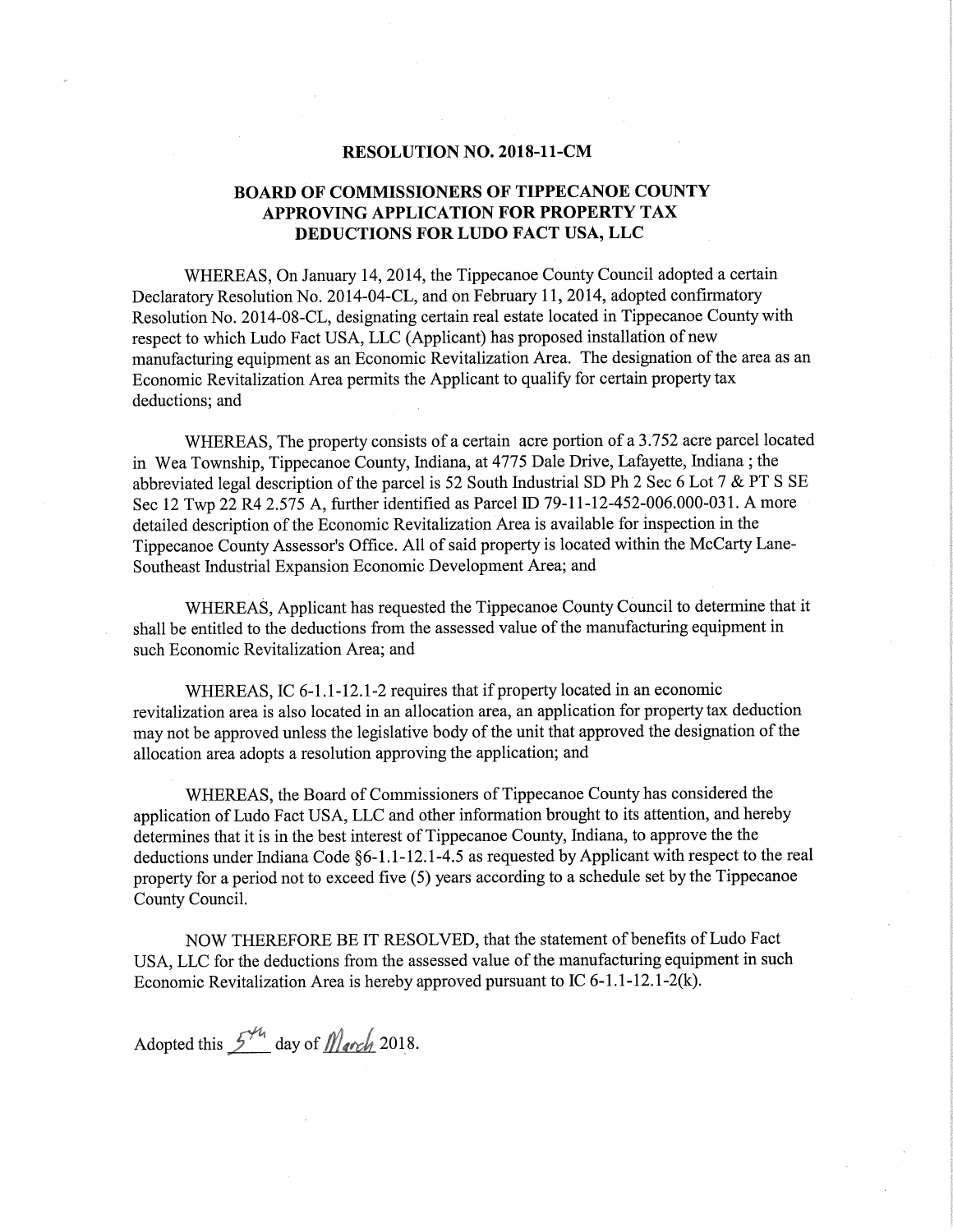### BOARD OF COMMISSIONERS OF TIPPECANOE COUNTY

 $\rho_{\rm W}$ ₫

Thomas P. Murtaugh, President

 $\frac{2}{7}$ 

David S. Byers, Viee President

Tracy A. Brown, Member

ATTEST: Ham Wanter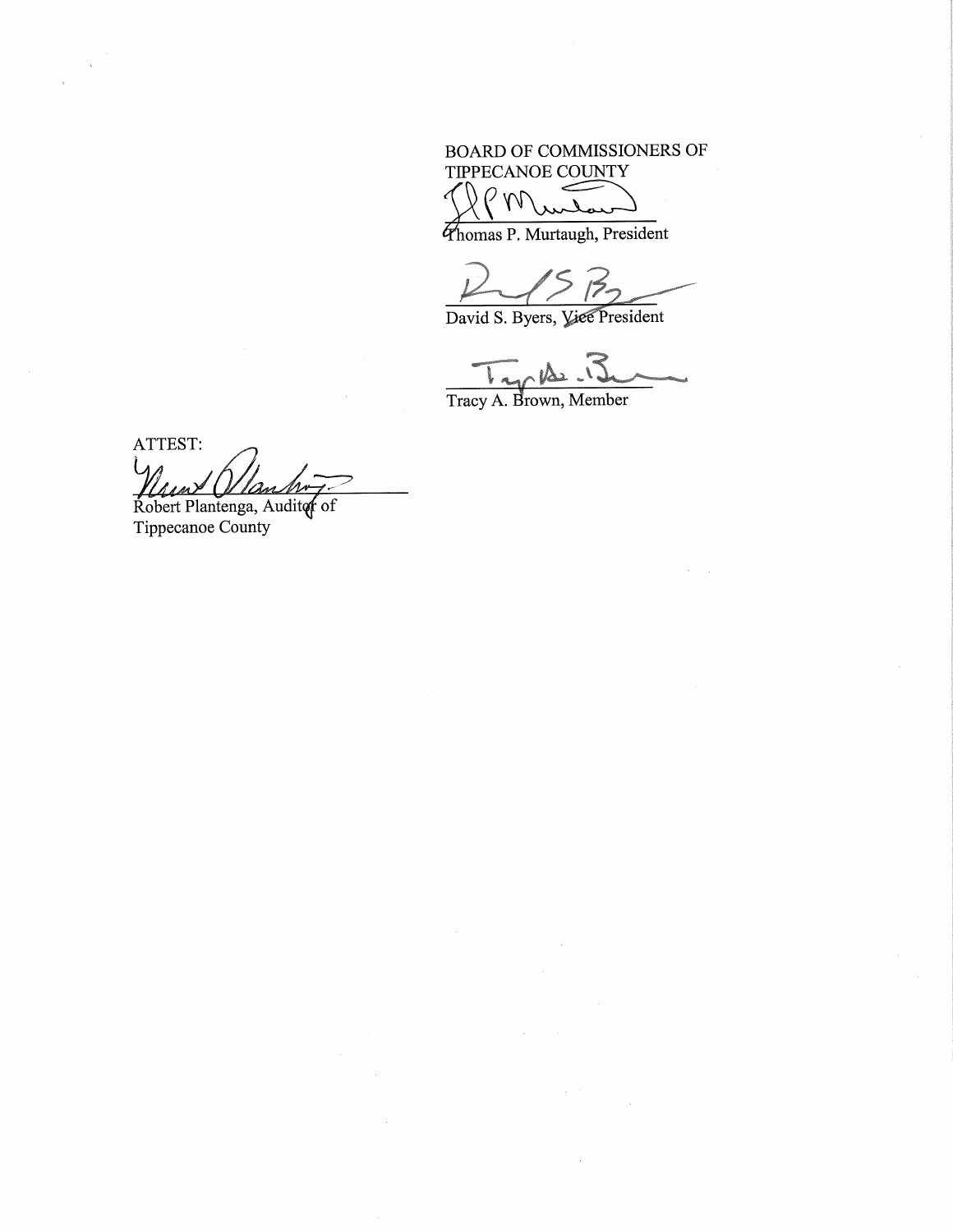# regenerate" State Form <sup>51764</sup> (R4l 11—15) <sup>r</sup> -, .. <sup>F</sup>' <sup>I</sup> <sup>L</sup> <sup>E</sup> <sup>D</sup> .

State Form 51764 (R4 / 11-15)<br>Prescribed by the Department of Local Government Finance FEB 0 2 2018 PRIVACY NOTICE

Any information concerning the cost<br>of the property and specific salaries paid<br>**AUDITOR OF TIPPECANOE CO** owner is confidential per IC 6-1.1-12.1-5.1.

FORM SB-1/PP

*INSTRUCTIONS* 

- 1. This statement must be submitted to the body designating the Economic Revitalization Area prior to the public hearing if the designating body requires information from the applicant in making its decision about whether to designate an Economic Revitalization Area. Otherwise this statement must be submitted to the designating body **BEFORE** a person installs the new manufacturing equipment and/or research and development equipment, and/or logistical distribution equipment and/or information technology equipment for which the person wishes to claim a deduction.
- 2. The statement of benefits form must be submitted to the designating body and the area designated an economic revitalization area before the installation of qualifiying abatable equipment for which the person desires to claim <sup>a</sup> deduction.
- 3. To obtain <sup>a</sup> deduction, <sup>a</sup> person must file <sup>a</sup> certified deduction schedule with the person's personal property return on <sup>a</sup> certified deduction schedule (Form 103~ERA) with the township assessor of the township where the property is situated or with the county assessor if there is no township assessor for the township. The 103-ERA must be filed between January <sup>1</sup> and May <sup>15</sup> of the assessment year in which new manufacturing equipment and/or research and development equipment and/or logistical distribution equipment and/or information technology equipment is installed and fully functional, unless <sup>a</sup> filing extension has been obtained. <sup>A</sup> person who obtains <sup>a</sup> filing extension must file the form between January <sup>1</sup> and the extended due date of that year.
- 4. Property owners whose Statement of Benefits was approved, must submit Form CF-1/PP annually to show compliance with the Statement of Benefits.  $(C 6 - 1.1 - 12.1 - 5.6)$
- 5. For <sup>a</sup> Form SB-1/PP that is approved alter June -30, 2013, the designating body is required to establish an abatement schedule for each deduction allowed. Fora Form SB-1/PP that is approved prior to July 1, 2013, the abatement schedule approved by the designating body remains in effect. (/0 6-1.1-12.1-17)

| <b>SECTION 1</b>                                                                                                                                                                                               |                                                                  |                          | <b>TAXPAYER INFORMATION</b>                                 |                  |                                              |                         |                                              |                     |                          |
|----------------------------------------------------------------------------------------------------------------------------------------------------------------------------------------------------------------|------------------------------------------------------------------|--------------------------|-------------------------------------------------------------|------------------|----------------------------------------------|-------------------------|----------------------------------------------|---------------------|--------------------------|
| Name of contact person<br>Name of taxpayer                                                                                                                                                                     |                                                                  |                          |                                                             |                  |                                              |                         |                                              |                     |                          |
| Ludo Fact USA LLC                                                                                                                                                                                              |                                                                  |                          |                                                             | Steffen Kosir    |                                              |                         |                                              |                     |                          |
| Address of taxpayer (number and street, city, state, and ZIP code)                                                                                                                                             |                                                                  |                          |                                                             | Telephone number |                                              |                         |                                              |                     |                          |
| 4775 Dale Drive, Lafayette, IN 47905                                                                                                                                                                           |                                                                  |                          |                                                             |                  |                                              |                         | $(765)$ 588-9138                             |                     |                          |
| <b>SECTION 2</b>                                                                                                                                                                                               |                                                                  |                          | <b>LOCATION AND DESCRIPTION OF PROPOSED PROJECT</b>         |                  |                                              |                         |                                              |                     |                          |
| Name of designating body                                                                                                                                                                                       |                                                                  |                          |                                                             |                  |                                              |                         | Resolution number (s)                        |                     |                          |
| <b>Tippecanoe County Council</b>                                                                                                                                                                               |                                                                  |                          |                                                             |                  |                                              |                         |                                              |                     |                          |
| Location of property                                                                                                                                                                                           |                                                                  |                          |                                                             | County           |                                              |                         | DLGF taxing district number                  |                     |                          |
| 4775 Dale Drive, Lafayette                                                                                                                                                                                     |                                                                  |                          |                                                             |                  | Tippecanoe                                   |                         |                                              | Wea                 |                          |
| Description of manufacturing equipment and/or research and development equipment<br>and/or logistical distribution equipment and/or information technology equipment.<br>(Use additional sheets if necessary.) |                                                                  |                          |                                                             |                  |                                              |                         | <b>START DATE</b>                            | <b>ESTIMATED</b>    | <b>COMPLETION DATE</b>   |
| Die-cutter for puzzle production, laminator for mounting puzzle print to                                                                                                                                       |                                                                  |                          |                                                             |                  |                                              | Manufacturing Equipment | 05/18/2018                                   |                     | 12/31/2019               |
| chipboard, rigid-box manufacturing machine, a card deck manufacturing and<br>packaging machine, and a game / puzzle fulfillment line.                                                                          |                                                                  |                          |                                                             |                  | R & D Equipment                              |                         |                                              |                     |                          |
|                                                                                                                                                                                                                |                                                                  |                          |                                                             |                  | Logist Dist Equipment                        |                         |                                              |                     |                          |
|                                                                                                                                                                                                                |                                                                  |                          |                                                             |                  | <b>IT Equipment</b>                          |                         |                                              |                     |                          |
|                                                                                                                                                                                                                | ESTIMATE OF EMPLOYEES AND SALARIES AS RESULT OF PROPOSED PROJECT |                          |                                                             |                  |                                              |                         |                                              |                     |                          |
| <b>SECTION 3</b>                                                                                                                                                                                               |                                                                  |                          |                                                             |                  |                                              |                         |                                              |                     |                          |
| Salaries<br>Current number<br>41 (36 FT, 5 PT)                                                                                                                                                                 | \$1,427,920                                                      | Number retained          | 41                                                          | <b>Salaries</b>  | \$1,427,920                                  | Number additional       | 32                                           | Salaries            | \$1,185,000              |
| <b>SECTION 4</b>                                                                                                                                                                                               |                                                                  |                          | ESTIMATED TOTAL COST AND VALUE OF PROPOSED PROJECT          |                  |                                              |                         |                                              |                     |                          |
|                                                                                                                                                                                                                |                                                                  | <b>MANUFACTURING</b>     |                                                             |                  | <b>R &amp; D EQUIPMENT</b>                   |                         | <b>LOGIST DIST</b>                           | <b>IT EQUIPMENT</b> |                          |
| NOTE: Pursuant to IC 6-1.1-12.1-5.1 (d) (2) the<br>COST of the property is confidential.                                                                                                                       |                                                                  | <b>EQUIPMENT</b><br>COST | ASSESSED<br>VALUE                                           | COST             | ASSESSED<br>VALUE                            | COST                    | <b>EQUIPMENT</b><br><b>ASSESSED</b><br>VALUE | COST                | <b>ASSESSED</b><br>VALUE |
| <b>Current values</b>                                                                                                                                                                                          |                                                                  | 1,164,140                | 349,242                                                     |                  |                                              | 133,000                 | 39,900                                       | 42,794              | 12,838                   |
| Plus estimated values of proposed project                                                                                                                                                                      |                                                                  | 2,550,000                | 765,000                                                     |                  |                                              |                         |                                              |                     |                          |
| Less values of any property being replaced                                                                                                                                                                     |                                                                  |                          |                                                             |                  |                                              |                         |                                              |                     |                          |
| Net estimated values upon completion of project   3,714,140   1,114,242                                                                                                                                        |                                                                  |                          |                                                             |                  |                                              | 133,000                 | 39.900                                       | 42,794              | 12,838                   |
| <b>SECTION 5</b>                                                                                                                                                                                               |                                                                  |                          | WASTE CONVERTED AND OTHER BENEFITS PROMISED BY THE TAXPAYER |                  |                                              |                         |                                              |                     |                          |
| Estimated solid waste converted (pounds)                                                                                                                                                                       |                                                                  |                          |                                                             |                  | Estimated hazardous waste converted (pounds) |                         |                                              | none                |                          |
| Other benefits:<br>Our primary raw material for boxes, game boards, and puzzles is recycled chipboard. We generate scrap during our converting process                                                         |                                                                  |                          |                                                             |                  |                                              |                         |                                              |                     |                          |
| and the vase majority of scrap - both chipboard and paper - is captured, baled, and sold back into the recycled material process.                                                                              |                                                                  |                          |                                                             |                  |                                              |                         |                                              |                     |                          |
| <b>SECTION 6</b>                                                                                                                                                                                               |                                                                  |                          | <b>TAXPAYER CERTIFICATION</b>                               |                  |                                              |                         |                                              |                     |                          |
| I hereby certify that the representations in this statement are true.                                                                                                                                          |                                                                  |                          |                                                             |                  |                                              |                         |                                              |                     |                          |
| Signature of authorized representative                                                                                                                                                                         |                                                                  |                          |                                                             |                  |                                              |                         | Date signed (month, day, year)               | Feb. 2, 2018        |                          |
| Printed name of authorized representative<br>John D. Huber                                                                                                                                                     |                                                                  |                          |                                                             | Title            | <b>General Manager</b>                       |                         |                                              |                     |                          |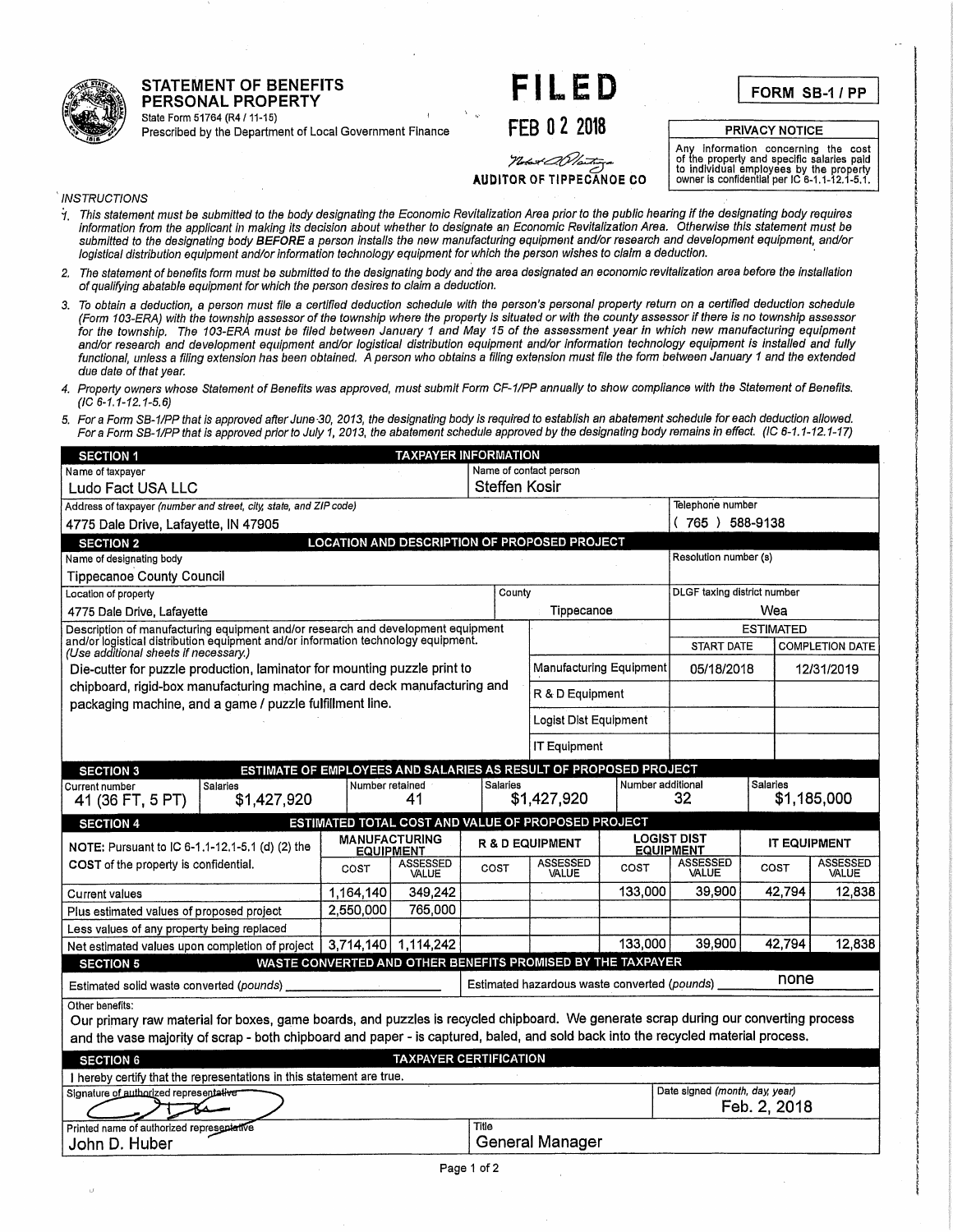#### FOR USE OF THE DESIGNATING BODY

|                                                                                                                                                                                                                                                                                                                                                                                                                                              | A. The designated area has been limited to a period of time not to exceed _____________ calendar years * (see below). The date this designation expires                           |
|----------------------------------------------------------------------------------------------------------------------------------------------------------------------------------------------------------------------------------------------------------------------------------------------------------------------------------------------------------------------------------------------------------------------------------------------|-----------------------------------------------------------------------------------------------------------------------------------------------------------------------------------|
|                                                                                                                                                                                                                                                                                                                                                                                                                                              |                                                                                                                                                                                   |
| B. The type of deduction that is allowed in the designated area is limited to:<br>1. Installation of new manufacturing equipment;                                                                                                                                                                                                                                                                                                            | $\Box$ Yes $\Box$ No<br>$\Box$ Enhanced Abatement per IC 6-1.1-12.1-18<br>Check box if an enhanced abatement was<br>$\Box$ Yes $\Box$ No                                          |
| 2. Installation of new research and development equipment;<br>3. Installation of new logistical distribution equipment.<br>4. Installation of new information technology equipment;                                                                                                                                                                                                                                                          | approved for one or more of these types.<br>$\Box$ Yes $\Box$ No<br>$\Box$ Yes $\Box$ No                                                                                          |
| C. The amount of deduction applicable to new manufacturing equipment is limited to \$<br>(One or both lines may be filled out to establish a limit, if desired.)<br>\$_                                                                                                                                                                                                                                                                      |                                                                                                                                                                                   |
|                                                                                                                                                                                                                                                                                                                                                                                                                                              | D. The amount of deduction applicable to new research and development equipment is limited to \$ _________________ cost with an assessed value of                                 |
| E. The amount of deduction applicable to new logistical distribution equipment is limited to \$ _________________ cost with an assessed value of<br>\$ ______________________. (One or both lines may be filled out to establish a limit, if desired.)                                                                                                                                                                                       |                                                                                                                                                                                   |
| F. The amount of deduction applicable to new information technology equipment is limited to \$ __________________ cost with an assessed value of<br>(One or both lines may be filled out to establish a limit, if desired.)<br>\$                                                                                                                                                                                                            |                                                                                                                                                                                   |
|                                                                                                                                                                                                                                                                                                                                                                                                                                              |                                                                                                                                                                                   |
| new information technology equipment installed and first claimed eligible for deduction is allowed for:                                                                                                                                                                                                                                                                                                                                      | H. The deduction for new manufacturing equipment and/or new research and development equipment and/or new logistical distribution equipment and/or                                |
| □ Year 4<br>□ Year 3<br>$\Box$ Year 2<br>□ Year 1<br>$\Box$ Year 9<br>$\Box$ Year 8<br>$\Box$ Year 7<br>□ Year 6                                                                                                                                                                                                                                                                                                                             | Enhanced Abatement per IC 6-1.1-12.1-18<br>$\Box$ Year 5<br>Number of years approved:<br>$\Box$ Year 10<br>(Enter one to twenty (1-20) years; may not                             |
| If yes, attach a copy of the abatement schedule to this form.<br>If no, the designating body is required to establish an abatement schedule before the deduction can be determined.<br>Also we have reviewed the information contained in the statement of benefits and find that the estimates and expectations are reasonable and have<br>determined that the totality of benefits is sufficient to justify the deduction described above. | exceed twenty (20) years.)<br>I. For a Statement of Benefits approved after June 30, 2013, did this designating body adopt an abatement schedule per IC 6-1.1-12.1-17? [ Tes [ No |
| Approved by: (signature and title of authorized member of designating body)                                                                                                                                                                                                                                                                                                                                                                  | Date signed (month, day, year)<br>Telephone number                                                                                                                                |
| Printed name of authorized member of designating body                                                                                                                                                                                                                                                                                                                                                                                        | $\lambda$<br>$\alpha$ and $\alpha$<br>Name of designating body                                                                                                                    |
| Attested by: (signature and title of attester)                                                                                                                                                                                                                                                                                                                                                                                               | Printed name of attester                                                                                                                                                          |
| * If the designating body limits the time period during which an area is an economic revitalization area, that limitation does not limit the length of time a<br>taxpayer is entitled to receive a deduction to a number of years that is less than the number of years designated under IC 6-1.1-12.1-17.                                                                                                                                   |                                                                                                                                                                                   |
| IC 6-1.1-12.1-17                                                                                                                                                                                                                                                                                                                                                                                                                             |                                                                                                                                                                                   |

(2) The number of new full-time equivalent jobs created.

(3) The average wage ofthe new employees compared to the state minimum wage.

(4) The infrastructure requirements for the taxpayer's investment.

(b) This subsection applies to <sup>a</sup> statement of benefits approved after June 30, 2013. Adesignating body shall establish an abatement schedule for each deduction allowed under this chapter. An abatement schedule must specify the percentage amount of the deduction for each year of the deduction. An abatement schedule may not exceed ten (10) years.

not exceed ten (10) years.<br>(c) An abatement schedule approved for a particular taxpayer before July 1, 2013, remains in effect until the abatement schedule expires under the terms of the resolution approving the taxpayer's statement of benefits.

 $\sim$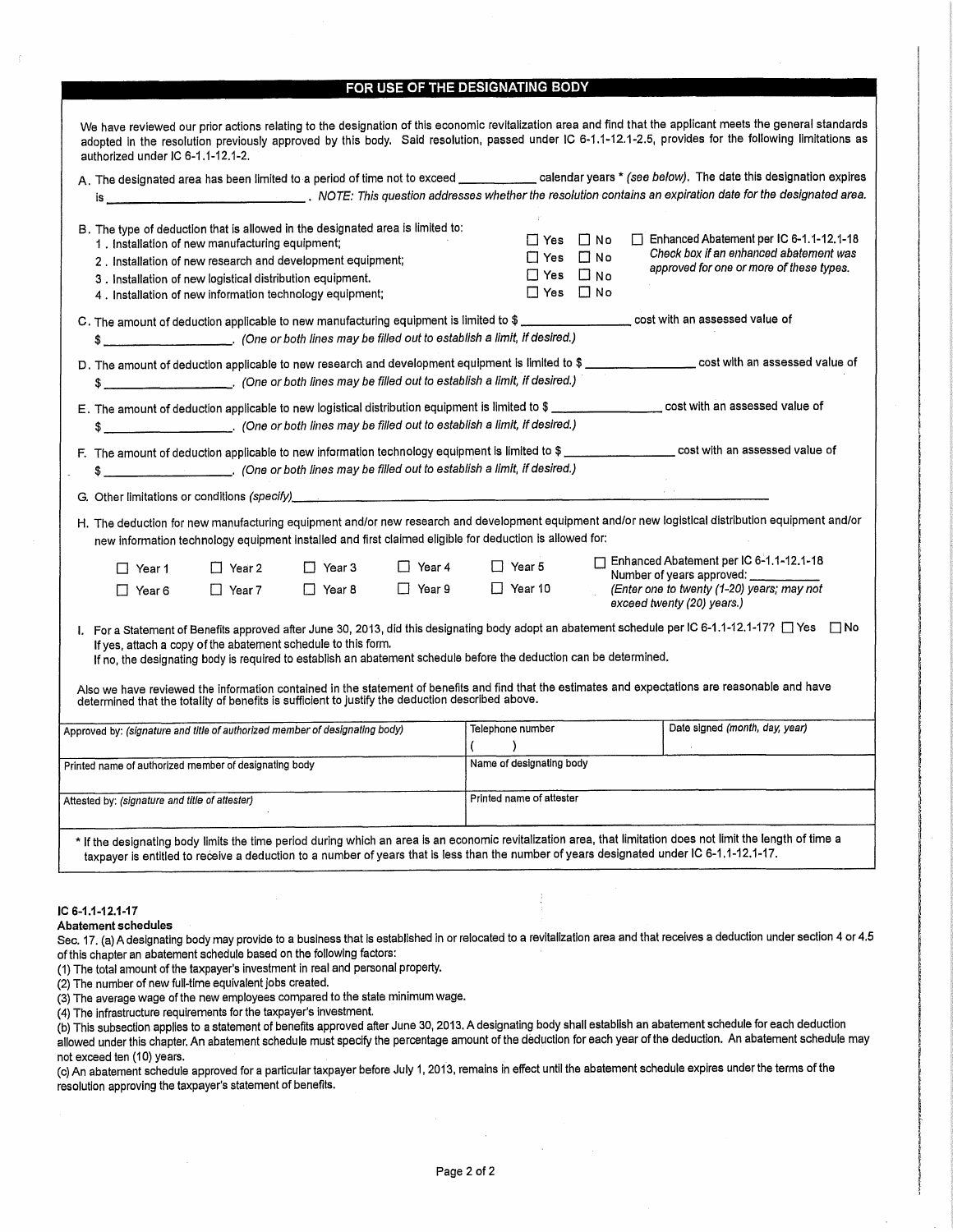### SUPPLEMENT TO STATEMENT OF BENEFITS Real Estate & Personal Property

#### INSTRUCTIONS:

1. This completed SUPPLEMENT and the completed STATEMENT OF BENEFITS, along with all other requested materials, must be submitted to Greater Lafayette Commerce.

2. This SUPPLEMENT TO STATEMENT OF BENEFITS is part of the total application. and the CERTIFICATION in'the STATEMENT OF BENEFITS applies to all statements in the APPLICATION.

| <b>SECTION 1</b>                                                                                         |                                                  | <b>APPLICANT</b> |            |                       |                                       |
|----------------------------------------------------------------------------------------------------------|--------------------------------------------------|------------------|------------|-----------------------|---------------------------------------|
| Name of Taxpayer: Ludo Fact USA LLC                                                                      |                                                  |                  |            |                       |                                       |
| Address of Taxpayer (street and number, city, state & ZIP code):<br>4775 Dale Drive, Lafayette, IN 47905 |                                                  |                  |            | Telephone:<br>E-mail: | 765.588.9138                          |
| Name of Applicant if different from Taxpayer:                                                            | N/A                                              |                  |            |                       |                                       |
| Address of Applicant if different from Taxpayer (street and number, city, state & ZIP code):             |                                                  |                  |            | Telephone:<br>E-mail: |                                       |
| Description of relationship of Applicant to Taxpayer:                                                    |                                                  |                  |            |                       |                                       |
| Contact for this Application:                                                                            | Steffen Kosir                                    |                  |            |                       |                                       |
| Address of Contact if different from Taxpayer (street and number, city, state & ZIP code):               |                                                  |                  |            | Telephone:<br>E-mail: | 765.588.9138<br>skosir@ludofactusa.co |
| Name of Parent Company (if any):                                                                         |                                                  |                  |            |                       |                                       |
| Does the company currently conduct business at this site?                                                | If "No", how is the site currently used?         | Yes              | x          | No                    |                                       |
| Annual Report & History of Company                                                                       |                                                  |                  |            |                       |                                       |
| Company Certified Public Accountant: Roedel and Partner                                                  |                                                  |                  |            |                       |                                       |
| Company Commercial Bankers:<br>Company Counsel:                                                          | Old National Bank<br>Reiling, Teder, and Schrier |                  |            |                       |                                       |
|                                                                                                          |                                                  |                  |            |                       |                                       |
| To be completed by GLC Staff                                                                             |                                                  |                  |            |                       |                                       |
| Is this area currently designated as an Economic Revitalization Area?                                    | Has it ever been so designated in the past?      |                  | Yes<br>Yes |                       | <b>No</b><br>No                       |
| Is this property in a Tax Increment Finance (TIF) district<br>(requires RD Commission Approval)?         |                                                  |                  | Yes        |                       | No                                    |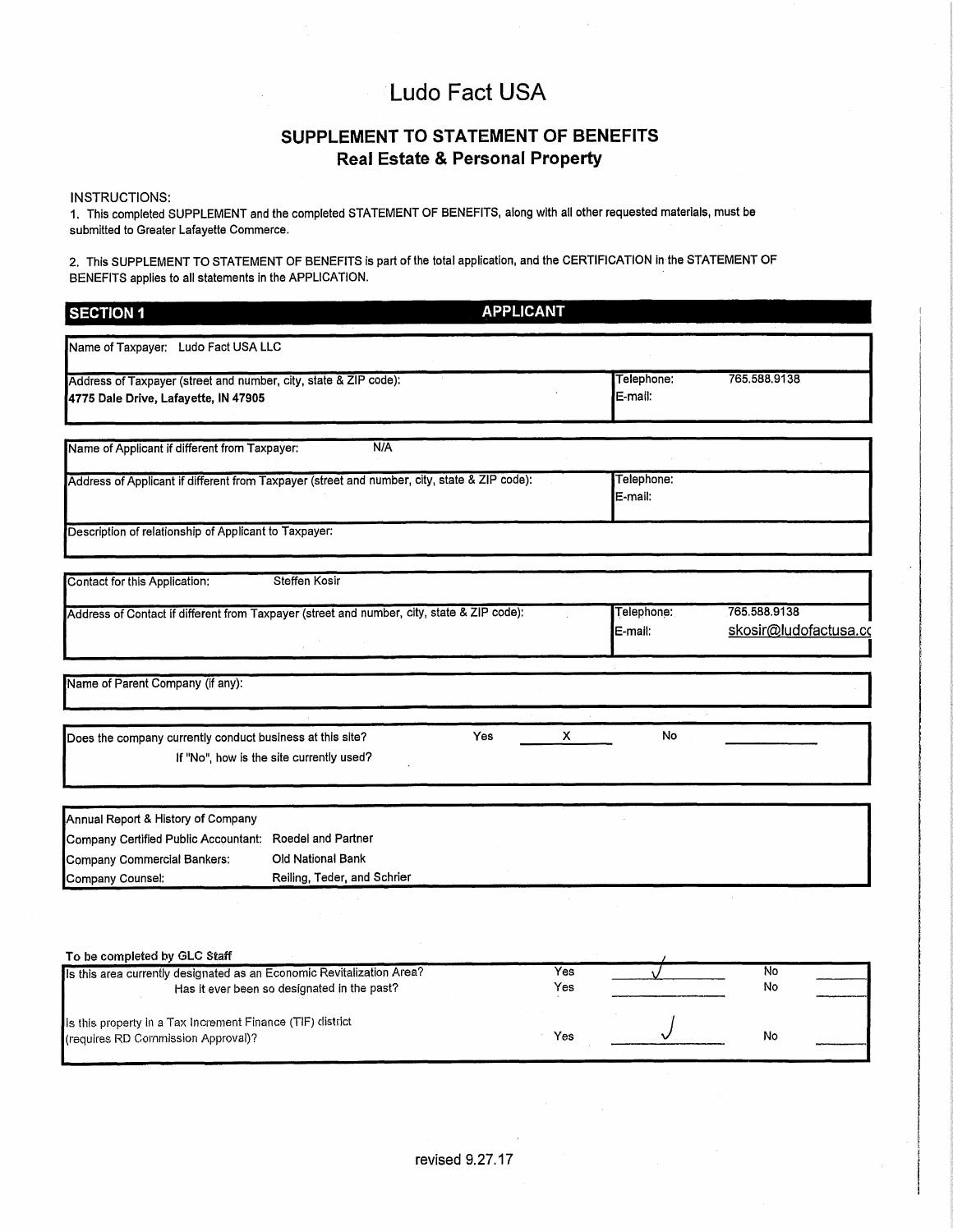|                                                                                                                                 |                                                   |                                                                        |                 | <b>JURISDICTION &amp; PURPOSE</b>                                                                                                                                                                                                                                                                     |   |                |
|---------------------------------------------------------------------------------------------------------------------------------|---------------------------------------------------|------------------------------------------------------------------------|-----------------|-------------------------------------------------------------------------------------------------------------------------------------------------------------------------------------------------------------------------------------------------------------------------------------------------------|---|----------------|
| Jurisdication:                                                                                                                  | Lafayette<br>West Lafayette<br>Tippecanoe         | x                                                                      |                 | Purpose of Application:<br>Real Estate Tax Abatement -<br>Personal Property Tax Abatement -                                                                                                                                                                                                           | 5 | years<br>years |
| Type of Industry:<br>Research & Development<br>Manufacturing<br>Logistics<br>Information Technology<br>Other                    |                                                   | $\overline{\mathsf{x}}$                                                | Please specify: |                                                                                                                                                                                                                                                                                                       |   |                |
| Describe proposed project.                                                                                                      | packaging, board game, and jigsaw puzzle markets. |                                                                        |                 | Ludo Fact USA intends to expand current production capabilities - laminating, die-cutting, game fulfillment, and rigid box manufacturing - as well as<br>add the new capability of producing playing card decks. All the new equipment is in support of the company's expanded efforts in the general |   |                |
|                                                                                                                                 |                                                   |                                                                        |                 |                                                                                                                                                                                                                                                                                                       |   |                |
|                                                                                                                                 |                                                   |                                                                        | 79-131-55605-02 | <b>PROPERTY DESCRIPTION</b>                                                                                                                                                                                                                                                                           |   |                |
|                                                                                                                                 |                                                   | Location of Real Property (street and number, city, state & ZIP code): |                 | 4775 Dale Drive, Lafayette, IN 47905                                                                                                                                                                                                                                                                  |   |                |
|                                                                                                                                 |                                                   | **ATTACH LEGAL DESCRIPTION & PLAT MAP WITH LOCATION**                  |                 |                                                                                                                                                                                                                                                                                                       |   |                |
|                                                                                                                                 |                                                   |                                                                        |                 | NATURE OF REAL ESTATE IMPROVEMENTS                                                                                                                                                                                                                                                                    |   |                |
|                                                                                                                                 |                                                   | Size of facility to be constructed and /or renovated                   |                 | N/A                                                                                                                                                                                                                                                                                                   |   |                |
|                                                                                                                                 |                                                   |                                                                        |                 | Rehabilitation of existing structure(s), especially architecturally significant or historic structures                                                                                                                                                                                                |   |                |
| <b>SECTION 3</b><br>Assessor's Personal Property Key Number(s):<br><b>SECTION 4</b><br>Describe any Real Property Improvements: |                                                   | Demolition of architecturally significant or historic structure(s)     |                 |                                                                                                                                                                                                                                                                                                       |   |                |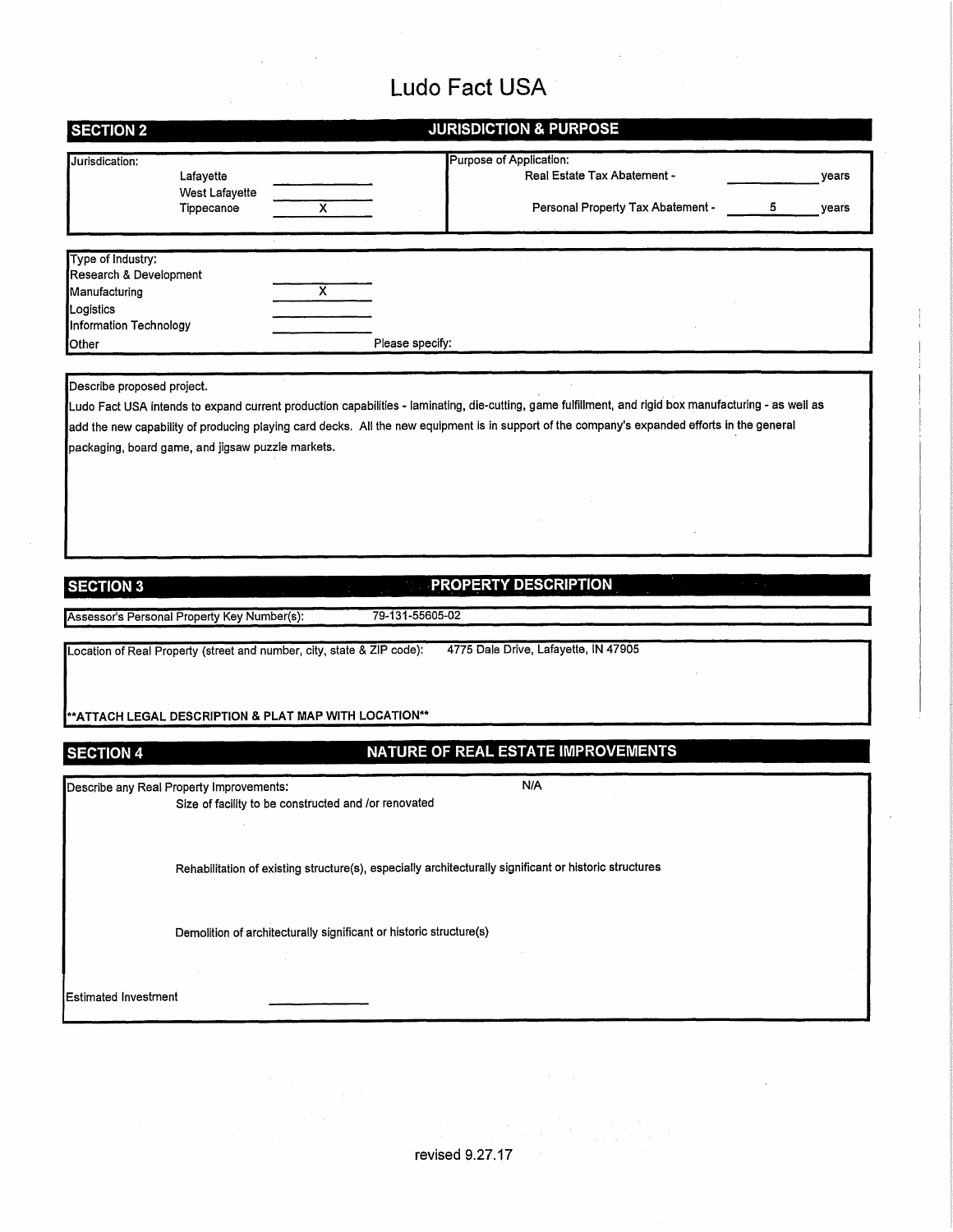| <b>SECTION 5</b>                                                                                                                                                                |                         |                 |                        | PERSONAL PROPERTY                |                         |                          |  |
|---------------------------------------------------------------------------------------------------------------------------------------------------------------------------------|-------------------------|-----------------|------------------------|----------------------------------|-------------------------|--------------------------|--|
| <b>Type of Project:</b><br>Research & Development                                                                                                                               |                         |                 |                        |                                  |                         |                          |  |
| Machinery & Equipment<br>Logistics                                                                                                                                              | $\overline{\mathsf{x}}$ |                 |                        |                                  |                         |                          |  |
| Information Technology<br>Other                                                                                                                                                 |                         | Please specify: |                        |                                  |                         |                          |  |
|                                                                                                                                                                                 |                         |                 |                        |                                  |                         |                          |  |
| <b>Estimated Investment</b>                                                                                                                                                     | \$2,550,000             |                 |                        |                                  |                         |                          |  |
| **ATTACH DEPRECIATION SCHEDULE**                                                                                                                                                |                         |                 |                        |                                  |                         |                          |  |
| *APPLIES ONLY FOR THE CITY OF LAFAYETTE*<br>Please note that all Personal Property tax abatements are subject to a Memorandum of Agreement that may require repayment of all or |                         |                 |                        |                                  |                         |                          |  |
| a portion of the tax savings realized in a designated ERA if it is terminated because the property is removed from the City of Lafayette by the applicant.                      |                         |                 |                        |                                  |                         |                          |  |
| Please contact the City of Lafayette Economic Department for details.                                                                                                           |                         |                 |                        |                                  |                         |                          |  |
| <b>SECTION 6</b>                                                                                                                                                                |                         |                 |                        | <b>EMPLOYMENT</b>                |                         |                          |  |
|                                                                                                                                                                                 |                         |                 |                        |                                  |                         |                          |  |
| How many do you employ today?<br>How many will you employ after the project is complete?                                                                                        |                         |                 | 41 (36 FT, 5 PT)<br>73 |                                  |                         |                          |  |
| How many jobs will be created?                                                                                                                                                  |                         |                 |                        | 32 Full-time                     |                         | Part-time                |  |
| How many jobs are retained?                                                                                                                                                     |                         |                 |                        | 36 Full-time                     |                         | $\overline{5}$ Part-time |  |
| How many jobs will be eliminated?                                                                                                                                               |                         |                 |                        | 0 Full-time                      |                         | 0 Part-time              |  |
| Will any of the new positions be temporary or filled by contract employees<br>If "Yes", describe the contract:                                                                  |                         |                 | Yes                    |                                  | No                      | х                        |  |
| Will new employees be hired from the Tippecanoe region?                                                                                                                         |                         |                 | Yes                    | х                                | No                      |                          |  |
| If any positions are to be eliminated, please explain the circumstances and if any of the employees from these positions will be                                                |                         |                 |                        |                                  |                         |                          |  |
| eligible for the new positions.                                                                                                                                                 |                         |                 |                        |                                  |                         |                          |  |
|                                                                                                                                                                                 |                         |                 |                        |                                  |                         |                          |  |
|                                                                                                                                                                                 |                         |                 |                        |                                  |                         |                          |  |
| How many additional employees are:                                                                                                                                              | <b>Hourly Average</b>   |                 |                        | How many retained employees are: | Number                  | <b>Hourly Average</b>    |  |
| Number                                                                                                                                                                          | 15.9                    |                 |                        | Production                       | 33 (29 FT)              | 13.75                    |  |
| 23<br>Production<br>6<br>Administrative                                                                                                                                         | 19                      |                 |                        | Administrative                   | 4                       | 23.8                     |  |
| 1<br>Management                                                                                                                                                                 | 32.25                   |                 |                        | Management                       | $\overline{\mathbf{2}}$ | 57                       |  |
| Professional/<br>Technical                                                                                                                                                      |                         |                 |                        | Professional/<br>Technical       |                         |                          |  |
| $\mathbf{2}$<br>Other (Sales)                                                                                                                                                   | 28.8                    |                 |                        | Other                            | $\mathbf{2}$            | 25.25                    |  |
| Total/<br>Average Wage                                                                                                                                                          | 17.8                    |                 |                        | Total/<br>Average Wage           |                         | 17.83                    |  |
|                                                                                                                                                                                 |                         |                 |                        |                                  |                         |                          |  |
| What is the anticipated time frame for reaching full employment and the salary goals, per SB-1, from completion of improvement?                                                 |                         |                 |                        |                                  |                         |                          |  |
|                                                                                                                                                                                 |                         | 3 yrs           | 4 yrs                  | 5 yrs                            | > 5                     |                          |  |
|                                                                                                                                                                                 |                         |                 |                        |                                  |                         |                          |  |
| Year<br>1 yr<br>15                                                                                                                                                              | 2 yrs<br>17             |                 |                        |                                  |                         |                          |  |
| Employment (Add'l)<br>555,000<br>Salary                                                                                                                                         | 630                     |                 |                        |                                  |                         |                          |  |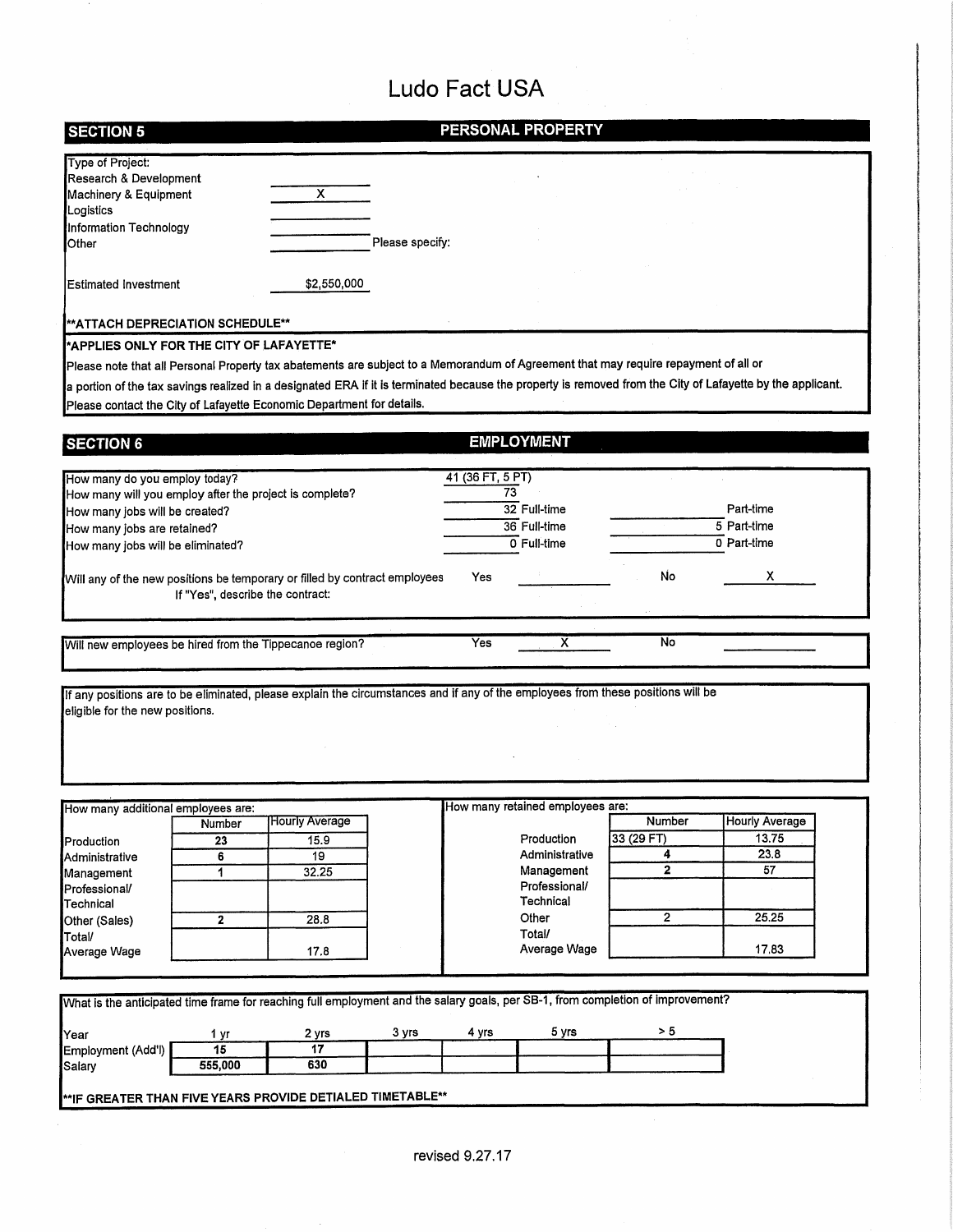|                               | Does the company provide benefits to full time employees?                                                                                          |     | Yes                          | х                              | No                        |      |   |
|-------------------------------|----------------------------------------------------------------------------------------------------------------------------------------------------|-----|------------------------------|--------------------------------|---------------------------|------|---|
|                               | If "Yes", explain and list:                                                                                                                        |     |                              |                                |                           |      |   |
|                               | Health Insurance                                                                                                                                   | 65% | % paid                       |                                |                           |      |   |
|                               | Life insurance                                                                                                                                     | 100 | % paid                       | (\$10,000)                     |                           |      |   |
|                               | <b>Disability</b>                                                                                                                                  |     | % paid                       |                                |                           |      |   |
|                               | Childcare                                                                                                                                          |     | % paid                       |                                |                           |      |   |
|                               | Vacation                                                                                                                                           | 12  |                              | min. # of days (Paid time off) |                           |      |   |
|                               | Retirement                                                                                                                                         |     | % paid                       |                                |                           |      |   |
|                               | Other                                                                                                                                              |     | % paid                       |                                |                           |      |   |
|                               |                                                                                                                                                    |     |                              |                                |                           |      |   |
|                               |                                                                                                                                                    |     |                              |                                |                           |      |   |
| To be completed by GLC Staff. |                                                                                                                                                    |     |                              |                                |                           |      |   |
|                               | Is the average wage at or above the Tippecanoe County average?                                                                                     |     | Yes                          |                                | No                        |      |   |
|                               |                                                                                                                                                    |     |                              |                                |                           |      |   |
|                               |                                                                                                                                                    |     |                              |                                |                           |      |   |
| <b>JEVIIUIVI</b>              |                                                                                                                                                    |     | <b>INITAUIO &amp; JIMIUO</b> |                                |                           |      |   |
|                               |                                                                                                                                                    |     |                              |                                |                           |      |   |
|                               | Please estimate the % of your products or services sold outside this 8-county economic region?                                                     |     |                              |                                |                           | 98 % |   |
|                               |                                                                                                                                                    |     |                              |                                |                           |      |   |
|                               |                                                                                                                                                    |     |                              |                                |                           |      |   |
|                               | Does the applicant supply any local firms?                                                                                                         |     | Yes                          |                                | No                        | X    |   |
| If yes, please list:          |                                                                                                                                                    |     |                              |                                |                           |      |   |
|                               |                                                                                                                                                    |     |                              |                                |                           |      |   |
|                               |                                                                                                                                                    |     |                              |                                |                           |      |   |
|                               |                                                                                                                                                    |     |                              |                                |                           |      |   |
|                               | Will any additional public utilities, city services or other infrastructure be required by this project?                                           |     |                              |                                | Yes                       |      |   |
|                               |                                                                                                                                                    |     |                              |                                | No                        | x    |   |
| If "Yes", explain:            | Will use more electrical and water.                                                                                                                |     |                              |                                |                           |      |   |
|                               |                                                                                                                                                    |     |                              |                                |                           |      |   |
|                               |                                                                                                                                                    |     |                              |                                |                           |      |   |
|                               |                                                                                                                                                    |     |                              |                                |                           |      |   |
|                               | Will any environmental permits be needed?                                                                                                          |     | Yes                          |                                | No                        | x    |   |
| If "Yes", explain:            |                                                                                                                                                    |     |                              |                                |                           |      |   |
|                               |                                                                                                                                                    |     |                              |                                |                           |      |   |
|                               |                                                                                                                                                    |     |                              |                                |                           |      |   |
|                               |                                                                                                                                                    |     |                              |                                |                           |      |   |
| <b>Current Zoning</b>         | $\overline{13}$                                                                                                                                    |     |                              |                                |                           |      |   |
|                               |                                                                                                                                                    |     |                              |                                |                           |      |   |
|                               | Will any changes, special exceptions                                                                                                               |     |                              |                                |                           |      |   |
|                               | be required?                                                                                                                                       | Yes |                              | No                             | x                         |      |   |
|                               |                                                                                                                                                    |     |                              |                                |                           |      |   |
|                               |                                                                                                                                                    |     |                              | No                             |                           | N/A  | x |
|                               | Have they been approved?                                                                                                                           | Yes |                              |                                |                           |      |   |
|                               |                                                                                                                                                    |     |                              |                                |                           |      |   |
|                               |                                                                                                                                                    |     |                              |                                |                           |      |   |
|                               | Has the applicant or any predecessor of the applicant defaulted in any material respect the performance of financial obligations by the applicant? |     |                              |                                |                           |      |   |
|                               |                                                                                                                                                    | Yes |                              | No                             | $\boldsymbol{\mathsf{x}}$ |      |   |
|                               |                                                                                                                                                    |     |                              |                                |                           |      |   |
|                               |                                                                                                                                                    |     |                              |                                |                           |      |   |
|                               | Is there any pending litigation materially affecting the applicant?                                                                                |     | Yes                          |                                | $\overline{N_{0}}$        | x    |   |
|                               |                                                                                                                                                    |     |                              |                                |                           |      |   |
|                               | If "Yes", please describe giving procedural posture of the case(s):                                                                                |     |                              |                                |                           |      |   |
|                               |                                                                                                                                                    |     |                              |                                |                           |      |   |